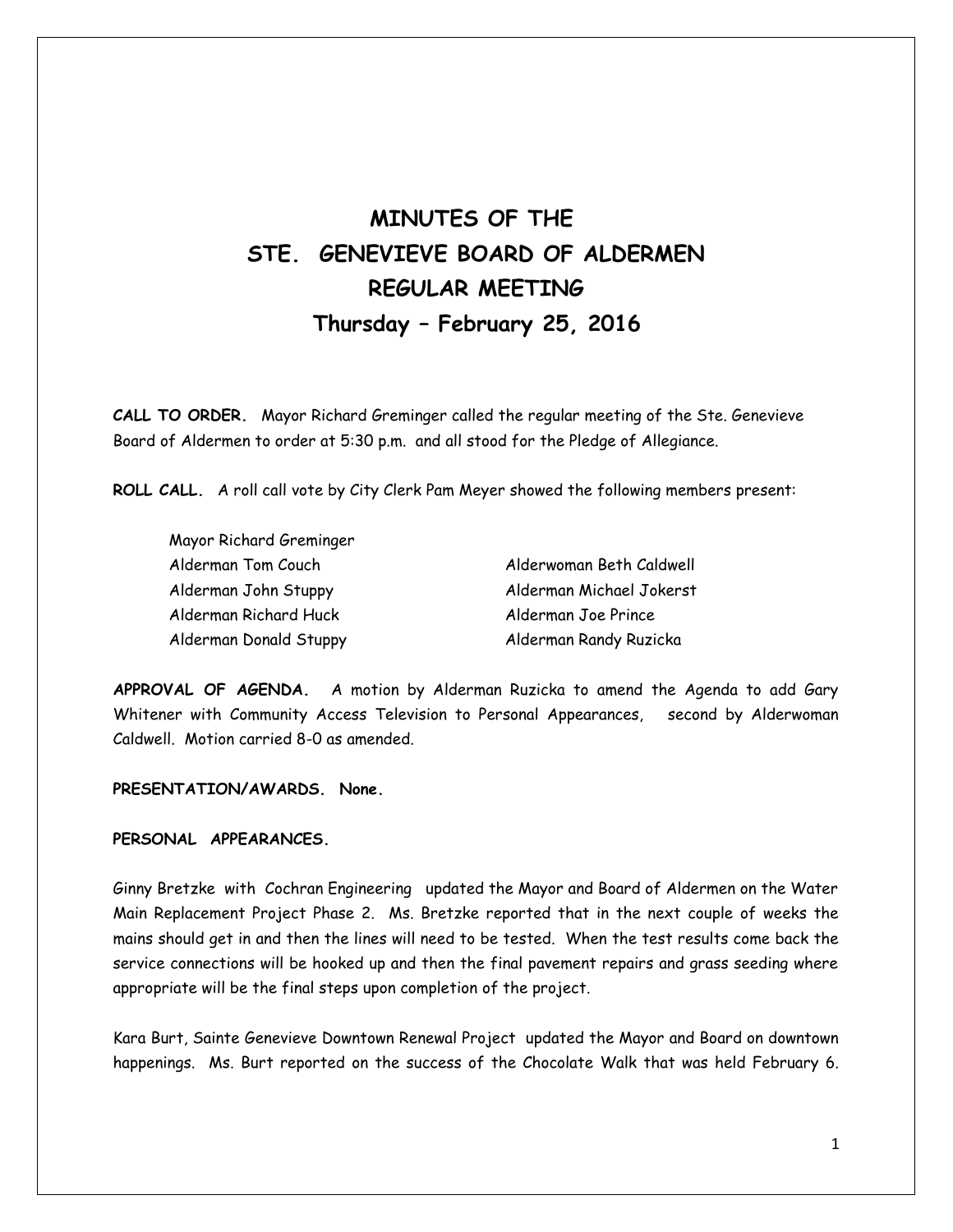The organization is working on its partnership and sponsorship programs and is looking for board members.

Gary Whitener with Community Access Television gave the Mayor and Board of Aldermen a presentation on new features and future projects for SGCATV.

**CITY ADMINISTRATOR REPORT.** At this time Mr. Toma announced that Carla Bullock will be taking over the position of Community Development Administrator. She will still be helping out with her other duties until that position is filled. (See Attached Report)

#### **STAFF REPORTS.**

Matt Leonard, Alliance Water Resources (See Attached Report)

Kenny Steiger, Fire Chief (See Attached Report)

**COMMITTEE REPORTS.** None.

**PUBLIC COMMENTS.** None.

**CONSENT AGENDA.** 

**Minutes – Board of Aldermen – Regular Meeting – February 11, 2016.** A motion by Alderman Huck, second by Alderman Ruzicka to approve the minutes of the Regular Meeting of the Board of Aldermen on February 11, 2016. Motion carried 8-0.

**Minutes – Board of Aldermen – Closed Session – February 11, 2016.** A motion by Alderman D. Stuppy, second by Alderman Ruzicka to approve the minutes of the Closed Session of the Board of Aldermen meeting held on February 11, 2016. Motion carried 8-0.

**Treasurer's Report – January, 2016.** A motion by Alderman Jokerst, second by Alderman Prince to approve the January, 2016 Treasurer's Report. Motion carried 8-0.

**RESOLUTION 2016 – 07. A RESOLUTION RE-APPOINTING KATHY WALTZ TO THE STE. GENEVIEVE TOURISM TAX COMMISION.** A motion by Alderman Prince, second by Alderwoman Caldwell to approve Resolution 2016-07 reappointing Kathy Waltz to the Ste. Genevieve Tourism Tax Commission. Motion carried 8-0.

**RESOLUTION 2016-08. A RESOLUTION RE-APPOINTING FRANK MYERS TO THE STE. GENEVIEVE HERITAGE COMMISSION.** A motion by Alderman Jokerst, second by Alderman J.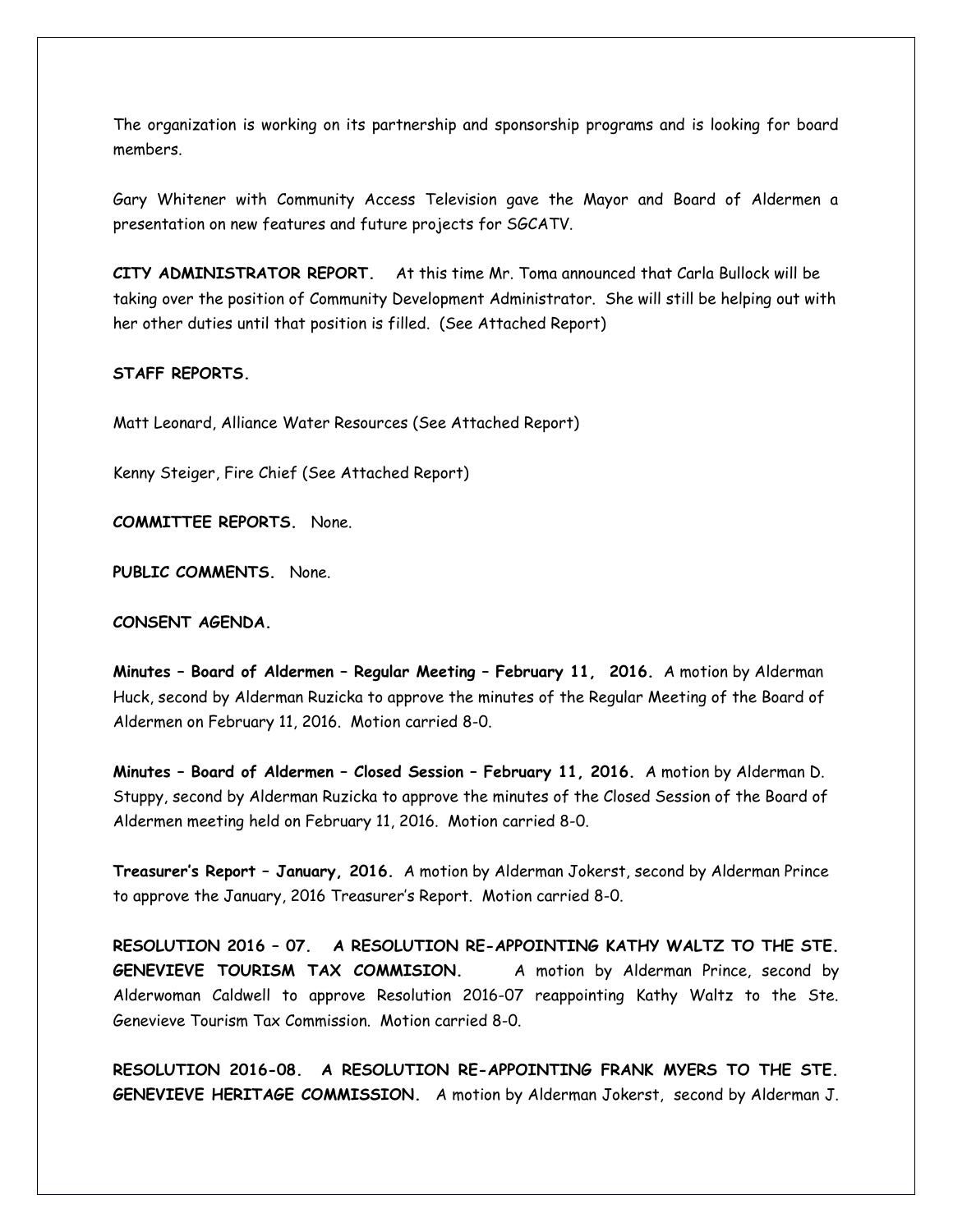Stuppy to approve Resolution 2016-08 reappointing Frank Myers to the Ste. Genevieve Heritage Commission. Motion carried 8-0.

**RESOLUTION 2016-9. A RESOLUTION RE-APPOINTING JAMIE BAUMAN TO THE STE. GENEVIEVE HERITAGE COMMISION.** A motion by Alderman J. Stuppy, second by Alderman Ruzicka to approve Resolution 2016-09 reappointing Frank Myers to the Ste. Genevieve Heritage Commission. Motion carried 8-0.

**RESOLUTION 2016 – 10. A RESOLUTION OF THE CITY OF STE. GENEVIEVE, MISSOURI AUTHORIZING THE MAYOR TO EXECUTE A PROPERTY MAINTENANCE AGREEMENT WITH JANECE WARDEN.** A motion by Alderwoman Caldwell, second by Alderman Prince to approve Resolution 2016-10 authorizing the Mayor to execute a property maintenance agreement with Janece Warden.

**RESOLUTION 2016 -11. A RESOLUTION OF THE CITY OF STE. GENEVIEVE, MISSOURI STATING INTENT TO APPLY FOR A PLANNING GRANT FROM SEMO REGIONAL PLANNING COMMISSION TO REVISE THE CITY'S COMPREHENSIVE PLAN IN AN AMOUNT NOT TO EXCEED \$8,000.00.** A motion by Alderman D. Stuppy, second by Alderman Prince to approve Resolution 2016-11 authorizing the submission of a grant application to SEMO Regional Planning to help fund the cost of revising the City's Comprehensive Plan. Motion carried 8-  $\Omega$ .

## **OLD BUSINESS.**

**BILL NO. 4087. AN ORDINANCE APPROVING A BUDGET AMENDMENT TO THE CITY OF STE. GENEVIEVE FISCAL YEAR 2016 BUDGET RELATING TO THE FEDERAL LEVEE FUND BUDGET #45 AND THE CAPITAL IMPROVEMENTS FUND #70. 2nd READING.** Motion by Alderman Jokerst, second by Alderman Prince, Bill No. 4087 was placed on its second and final reading, read by title only, considered and passed by a roll call vote as follows: Ayes: Alderwoman Beth Caldwell, Alderman Mike Jokerst, Alderman Joe Prince, Alderman Randy Ruzicka Alderman Richard Huck, Alderman Tom Couch, Alderman John Stuppy and Alderman Donald Stuppy. Nays: None Motion carried 8-0. Thereupon Bill No. 4087 was declared Ordinance No. 4026 signed by the Mayor and attested by the City Clerk.

**BILL NO. 4090. AN ORDINANCE APPROVING A BID PROPOSAL FROM SIDENER ENVIRONMENTAL SERVICES, ST. LOUIS, MISSOURI FOR A NEW POLYMER FEED SYSTEM AT THE WATER PLANT IN AN AMOUNT NOT TO EXCEED \$6,811.00. 2nd READING.** Motion by Alderman D. Stuppy, second by Alderwoman Caldwell, Bill No. 4090 was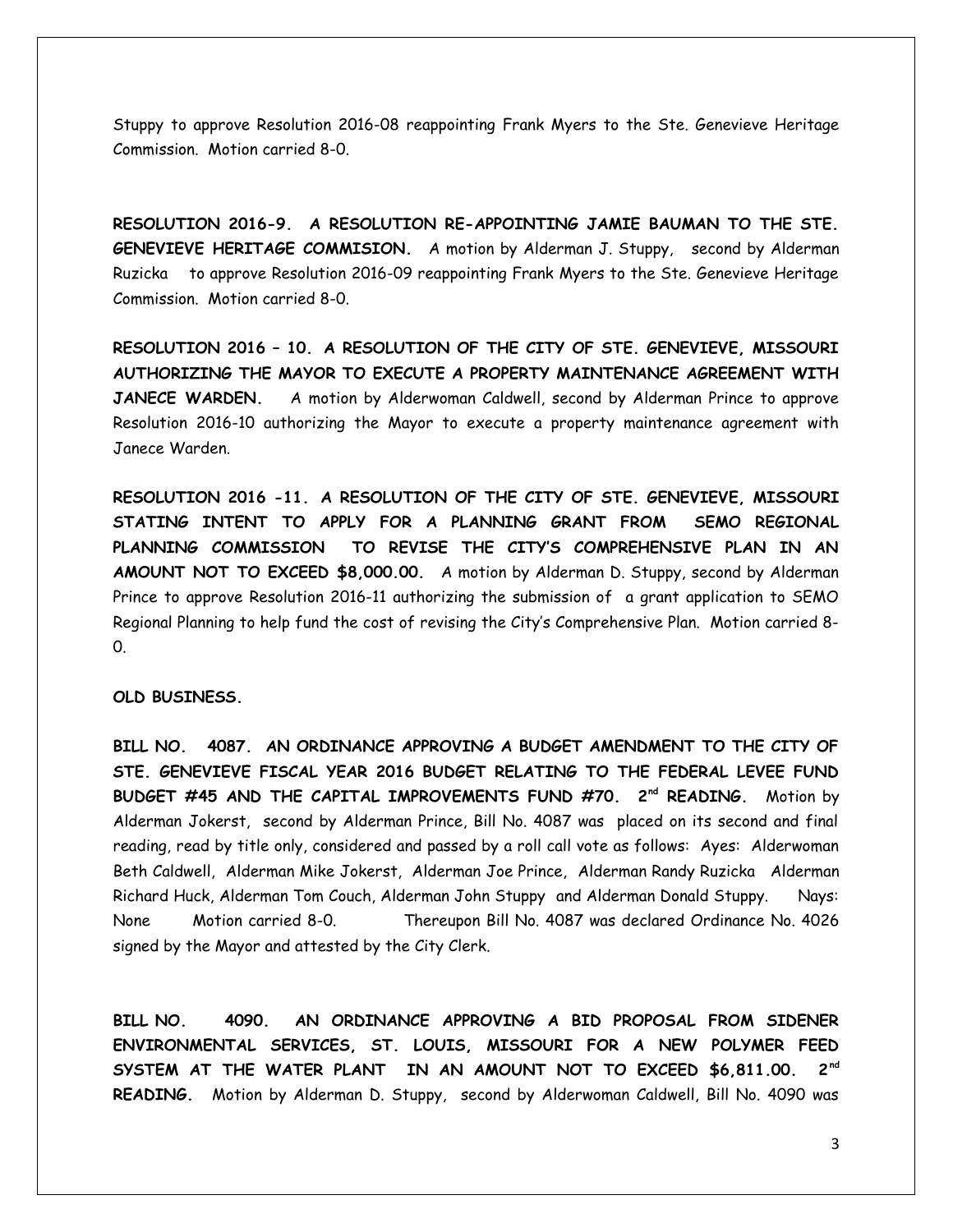placed on its second and final reading, read by title only, considered and passed by a roll call vote as follows: Ayes: Alderwoman Beth Caldwell, Alderman Mike Jokerst, Alderman Joe Prince, Alderman Randy Ruzicka Alderman Richard Huck, Alderman Tom Couch, Alderman John Stuppy and Alderman Donald Stuppy. Nays: None Motion carried 8-0. Thereupon Bill No. 4090 was declared Ordinance No. 4027 signed by the Mayor and attested by the City Clerk.

#### **NEW BUSINESS.**

**BILL NO. 4091. AN ORDINANCE AUTHORIZING THE MAYOR TO ENTER INTO AN AGREEMENT FOR PROFESSIONAL SERVICES WITH TOTH AND ASSOCIATES OF SPRINGFIELD, MISSOURI FOR SANITARY SEWER MANHOLE GPS. 1st READING.** A motion by Alderman Huck, second by Alderman D Stuppy, Bill No. 4091 was placed on its first reading, read by title only, considered and passed with an 8-0 vote of the Board of Aldermen.

**BILL NO. 4092. AN ORDINANCE AMENDING CHAPTER 235 PARKS & RECREATION BY ADDING ARTICLE IV: DOG PARK; SECTION 236.010 RULES & REGULATIONS TO THE STE. GENEVIEVE MUNICIPAL CODE. 1ST READING.** A motion by Alderwoman Caldwell, second by Alderman D. Stuppy, Bill No. 4092 was placed on its first reading, read by title only, considered and passed with an 8-0 vote of the Board of Aldermen.

**BILL NO. 4093. AN ORDINANCE OF THE CITY OF STE. GENEVIEVE, MISSOURI AUTHORIZING THE MAYOR TO ENTER INTO AN AGREEMENT BETWEEN THE CITY OF STE. GENEVIEVE AND THE STE. GENEVIEVE MUNICIPAL BAND. 1ST READING.** A motion by Alderwoman Caldwell, second by Alderman J. Stuppy, Bill No. 4093 was placed on its first reading, read by title only, considered and passed with an 8-0 vote of the Board of Aldermen.

# **OTHER BUSINESS.**

**Approval of a liquor license for Sajakary's, 10A South Third Street for the sale of intoxicating liquor of all kinds, not including Sunday sales.** A motion by Alderman Huck, second by Alderman Couch to approve the request for the liquor license for Sajakary's. Motion carried 8- 0.

**Approval of the use of Main Street Park and street closure of the intersection of Main and Jefferson for the opening ceremony of the Art of Women's Health 5K Run/Walk on Friday, April 22, 2016.** A motion by Alderman Huck, second by Alderman J. Stuppy to approve the request for the street closure and use of Main Street Park by the Ste. Genevieve County Memorial Hospital. Motion carried 8-0.